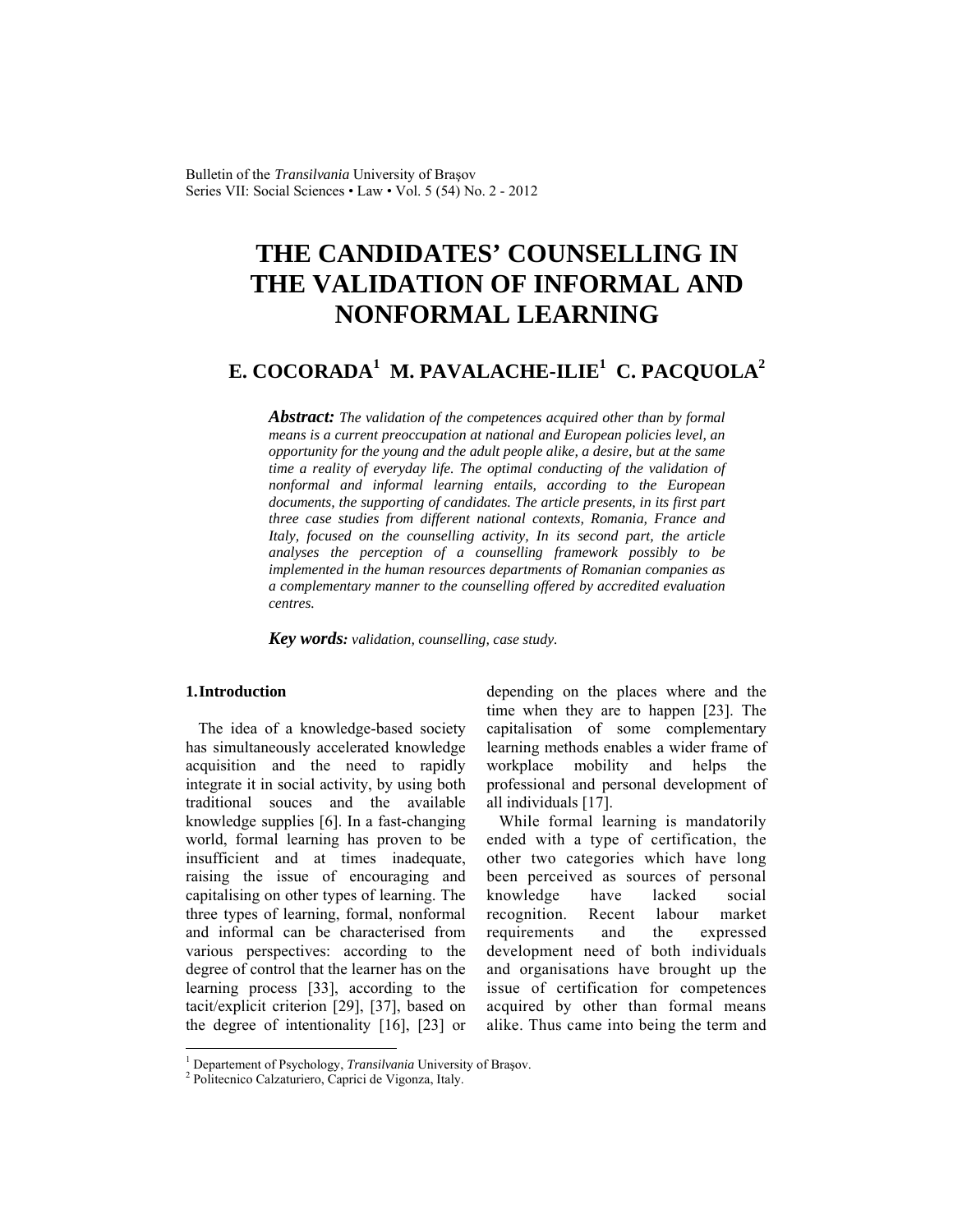the practise of validation of learning through experience, as an essential means of insuring access to the labour market and to lifelong learning programs [1], for which norms have been created which tempt to be applied throughout the whole Europe [28].

Validation is a process of identifying, assessing and socially recognising competences which people develop in different contexts [16]. It makes the difference between the current age and the previous ones, when knowledge where far less capitalised on [19], [36]. Starting 2001, validation has become an important point on the European agenda, where the latest event concerns the recommendations on the validation of non-formal and informal learning outcomes [4].

The validation of nonformal and informal learning is still subject to controversy. There are voices that question it and perceive it as an association between antagonic realms. Strong disjunctions could exist between the public, theoretical or codified knowledge and the tacit, personal experience knowledge of the two implied organisations, the school and the company [9], [23]. The recognition of two types of knowledge through certifications that confer the same rights may lead to the risk of devaluation of the certifications per se. This major risk could be added to an excessively generous attribuation of certifications, whose control would be made by new, overlapped validations [9], [15], [36].

The successful finalising of the validation results in multiple economic, educational, social and personal benefits, the share of which slightly differs from one country to another [38].

#### **2. Counselling as a Means of Validation**

European Union documents focused on NFIL validation, dating from 2012, suggest the introduction, in all national systems of validation, of some recommendations regarding the appropriate guidance activities which precede the assessment and certification activities.

Counselling entirely covers the interval between the candidate's subscription and his certification, but it mostly takes part in the preliminary stage of the certification evaluation. The quality of the counsellor's activity directly influences the efficiency of the validation and the candidates' satisfaction and the lifelong learning process on the whole.

#### **2.1. Counselling Objectives**

The training of the professionals involved in all aspects of validation is a critical aspect of the practice [4]. While for the assessment activities it is recommended to use the same instruments and methods that are used in assessing formal learning, including the European credit transfer and accumulation system, the guidance activities, which are more personalised and more difficult to standardise, require solutions that are not entirely elaborated.

The main, most perceivable objective of counselling is to ensure the candidates' access to the certification of their competences. The counsellor shall anticipate the issues that a certain candidate might encounter and will help him solve the problem so that the candidate may make the right decisions [32]. The primal responsibilities of the counsellor are to ensure access to information, to identify the candidate's competences, to offer support in revealing the defining experiences and probing them, to prepare the candidate for the evaluation process or for a new certification, or to help the candidate cope with a possible failure.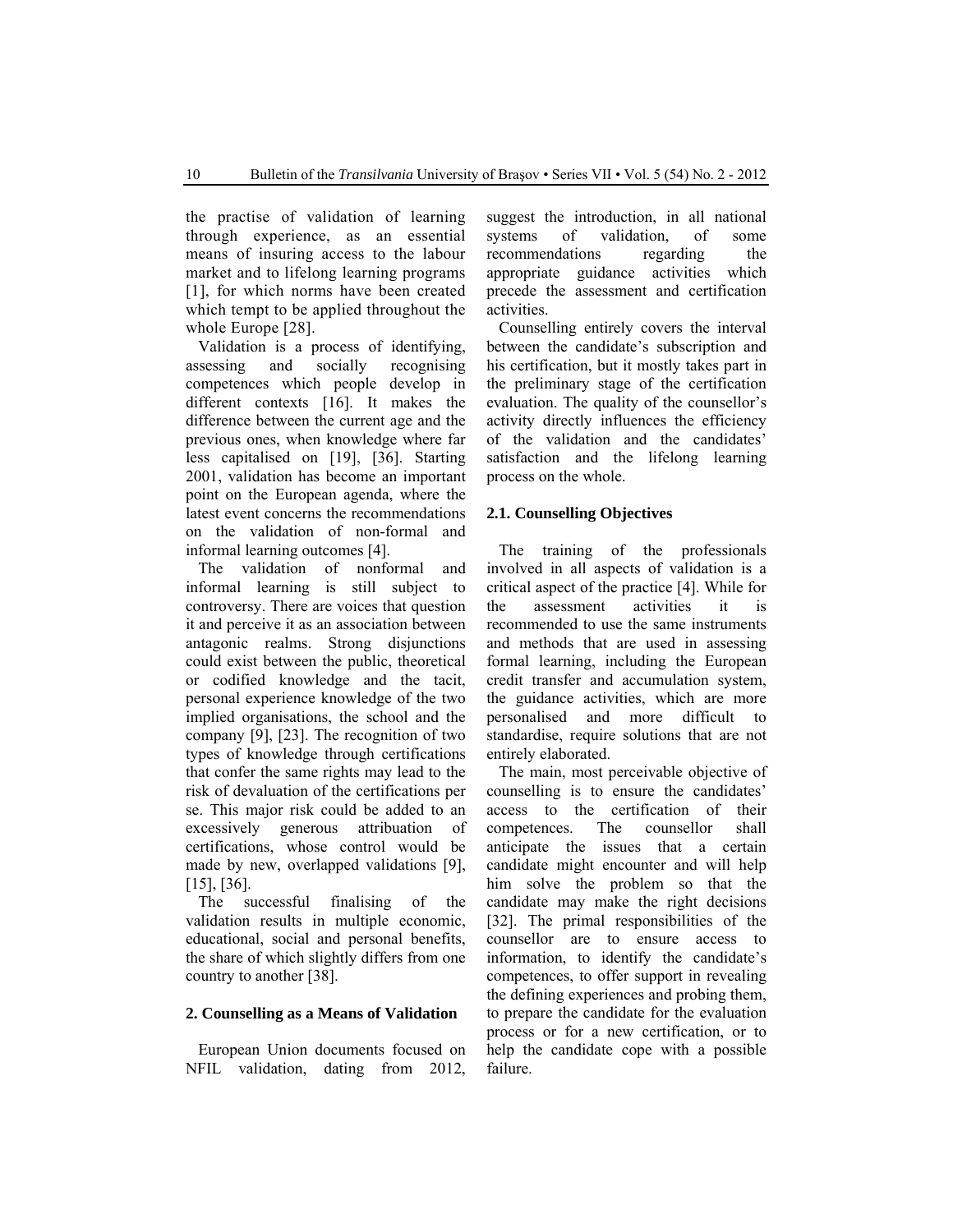Ensuring the acces to information is made by providing relevant and personalised data [26], and the hints of reading, analysing and using the selected data [11]. The counsellor facilitates a stable and adequate relationship between the information provided and the candidate's system of representations concerning the validation of NFIL [25].

The identification of the candidates' competences is made by ecphory of his professional and personal experience, via reflection reported to the defined criteria of the desired occupational field. It is continued by offering support in demonstrating relevant experiences through objective evidence and preparing the candidate for the evaluation process. In the counselling stage, evaluation is perceived in a formative manner, thus developing competences which should prove useful to the candidate in lifelong learning [24].

In order to accomplish the various functions previously described, the counsellors use a hybrid methodology, which encompasses the history of one's life, the areal of one's competences, the portfolio, the analysis of one's work and of the referentials of some jobs, all of these adapted to the needs of every candidate in particular [15]. The methods and instruments used in the counselling process need to facilitate the understanding of the logics involved in the validation process and to pave the way to certification even to the individuals with lower levels of instruction [11], [15].

#### **2.2. Learning of the self**

In all counselling stagesm the candidate mainly learns things about himself, the results being transferred to other contexts, different from the ones of NFIL (nonformal and informal learning) validation, thus helping him to navigate in the labour market and in the personal development field [3], [8], [13], [38].

Counselling stimulates and maintains the motivation to learn but also develops the capacity of 'learning to learn through selfpaced [rhythm] [5], [6], [12]. The capacity to participate in work, social and everyday life is thus being counselled [12].

The consequences of counselling for the validation of NFIL and for everything that results from it, are still perceivable, irrespective of the 'competent' or 'not yet compentent' result.

Counselling influences the attitude of the people who demand it towards the validation of competences and their own experience, as well as their attitudes towards themselves and towards work. The candidates to certification who benefit from counselling services may be favoured in additional orientation towards personal training, career shifting or enrichment of one's personal position [13].

#### **2.3. Involved Actors**

In order to efficiently cover these tasks, independent counselling services have been organised. Human resources departments from certain companies have at times been involved, thus reducing the costs of the service and at the same time improving its quality [36].

The involvement of various actors in the NFIL training and validation process is either met in some European countries or has been the object of action-research in others. Trade unions may play an important part in the process, negociating with the employers so as to facilitate the access to a variety of learning opportunities at the workplace [2], [18].

The synthesis-document of ETUC (European Trade Union Confederation) makes the following recommendations which highlight the major importance given to the counselling process: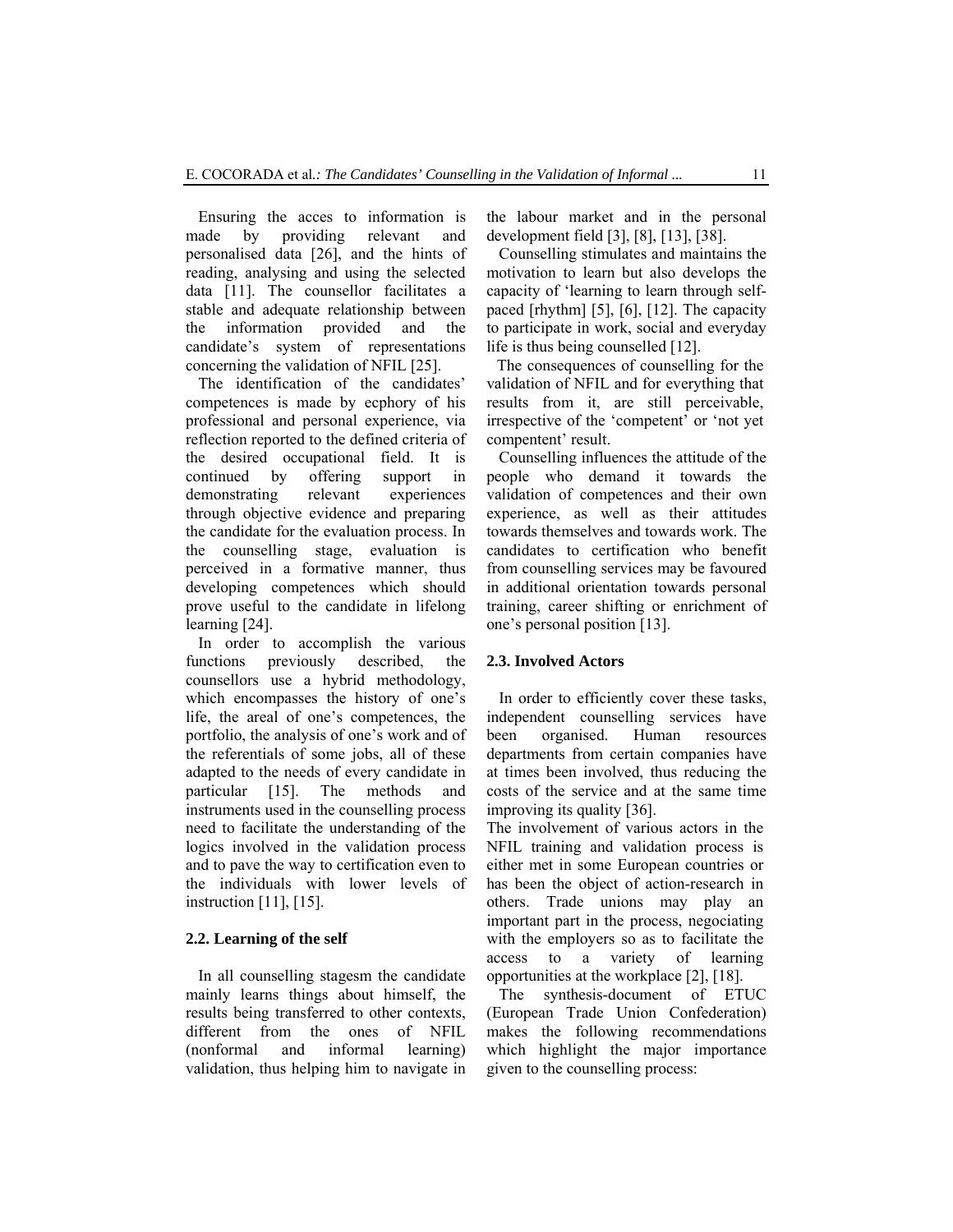- Stimulating the integration of the NFIL validation in the human resources departments;
- Developping the information and counselling process of the employees within companies;
- Strengthening the role of offering support in all validation stages (before, during and after);
- Building a stronger adaptation of the support services to the target public
- Warranting the professional development of the actors which deliver the support for the candidates [18].

# **3. A Comparative Study of the Validation Systems in the three Countries**

The objective of this article is to compare some NFIL validation systems in the European countries, by focusing on the counselling activity and presenting the perception of some methods of improving the counselling process in the Romanian system, which have been suggested in the ADDAF (Au dela de l'apprentissage formel) project [39].

# **3.1. Research Methodology**

The investigation was projected around the following questions: 1. Which are the strong points and the weak points of the counselling connected to the NFIL validation process? 2. How is the candidates' counselling process which has been implemented in the human resources management departments of some companies perceived in Romania?

In order to answer the first question, the NFIL validation systems in three countries (partners in the mentioned project) have been compared, the research method used being the study of documentation. The sources of collected data are: law extracts,

procedures, methodologies, EU, OCDE, CEFEDOP documents, articles, research reports and feasibility studies of the ADDAF project partners.

 The aim of the comparison is not that of establishing a hierarchy but rather of identifying specific elements, differences and ways of optimization. In order to come up with an answer to the second question of the article the semi-standardised interview was used.

The countries whose counselling systems have been compared represent three groups established according to the criterion of progress in setting the public policies of NFIL validation and to the ways of involvement of their social actors. The three groups are divided into two polar groups and an intermediary one. France (where complex public NFIL validation programs are being put in practice) and Italy (where there is no national frame, but nonetheless local and regional initioatives are present in certain sectors) are the polar groups, whereas Romania, where the institutional validation system is incomplete, immature and unstable [18] is the intermediary one.

The following criteria have been included in the case analysis frame:

- The legal background concerning the validation of experiential learning and the validation procedures.
- The counselling/ orienting/ supporting practices.
- Professionals and roles in the counselling process.
- The scarce quantitative data concerning the validation of competences acquired in other than formal ways.

#### **3.2. Counselling in France**

In France, the validation of non-formal and informal competences has been institutionalised in a well-established legal framework via the Law of Social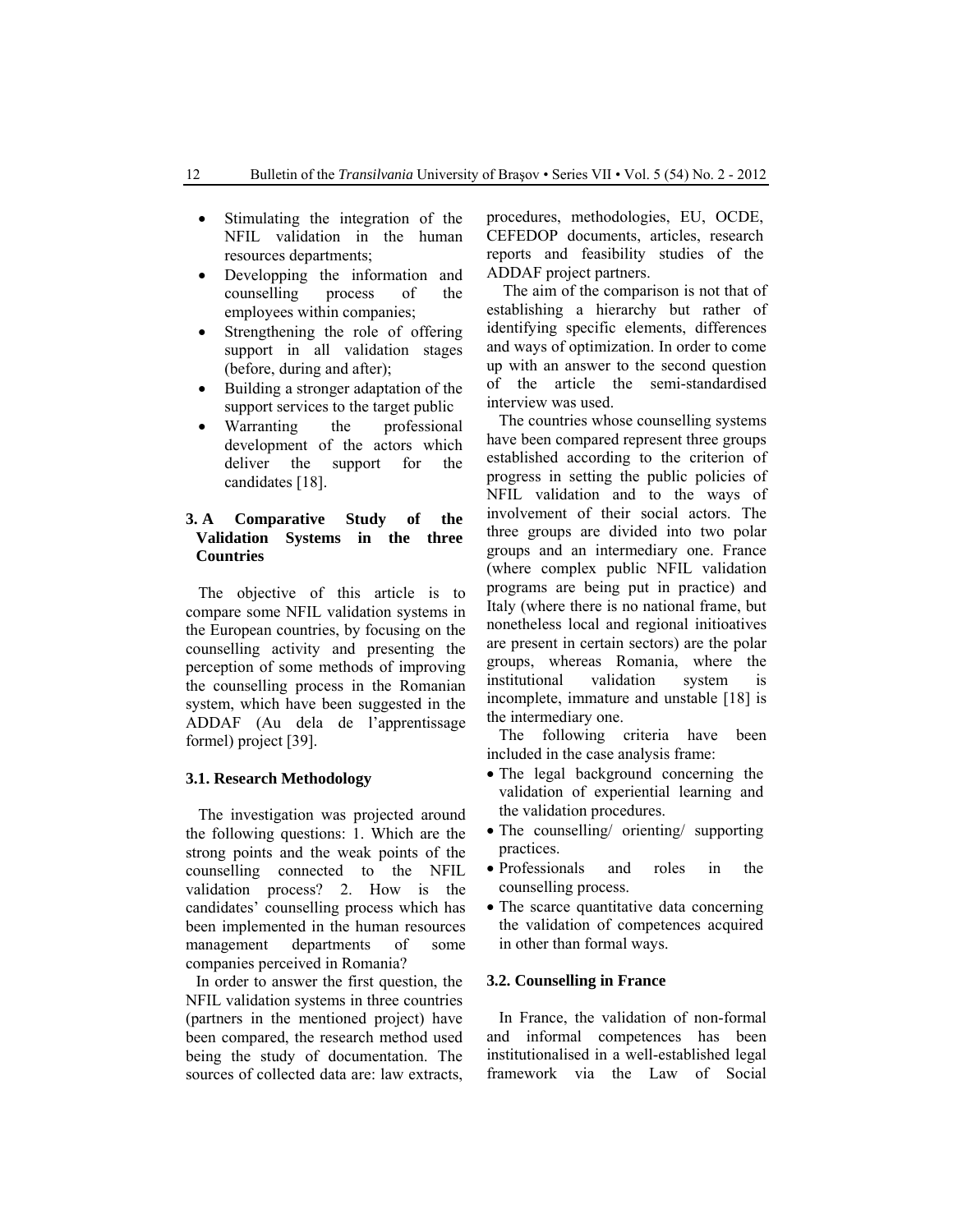Modernisation adopted in 2002. This law stipulates the individual right to certify the competences acquired other than by formal<br>means [6]. Following the adopted Following the adopted measures, the French NFIL validation system has become an integrated system, currently applied to all qualifications [27].

In this framework there is already an information and guidance apparatus, which has been provided at regional level since 2006. This has resulted in a new occupation, namely Point Relais counsellor (PRC). The job description of these counsellors is to inform the public on the validation of competences acquired outside of school, to welcome and support candidates who want their comptences recognised.

Any employed or unemployed person, irrespective of age or level of education may request the validation of their competences, on condition that they bring proof of at least 3 years professional experience in the field related to the desired certification. The subscription in the process is unrestricted and financially sustained, to various degrees, by the state.

The validation of the competences acquired through experience is divided in distinct stages, each being subject to exact norms and procedures. The informing and counselling stages are optional whereas the checking of compelling to the legitimity conditions based on one's individual register and the evaluation made by the jury are compulsory [34].

The counselling methods used are various and demand specific expertise: the biographic method, the balance of competences, the explaining interview, confronting and self-confronting on the basis of video recordings.

In 2002, the number of certified people had reached almost 200.000 and it has afterwards progressed to a number of 30.000 candidates who had obtained the certification of their NFIL competences every year since 2010. However, this number is lower than the expected one [31]. The French system is a complex, relatively sophisticated on both in the counselling stage and in the validation stage, and it is optimised as a result of numerous debates of specialists or of the involvement of the state.

#### **3.3. Counselling in Romania**

Considerably newer as compared to the French system, the Romanian one is based on a set of laws undertaking continuous change. There are no restrictions as far as subscribing to the process of certification of competences acquired through experience is concerned.

The evaluation is made in authorised evaluation centres for one or more occupational fields, based on a national procedure. The evaluation is made by professionals whose occupation is regulated by an occupational standard 'Professional Competences Assessor' The training of the assessors is assured via continuous training courses authorised at national level. The professional competences assessor is a specialist having recent demonstrated work experience and/or coordination experience in the occupations for which he is named to assess by the evaluation centre. The assessor is at the same time the counsellor of the candidates, the guiding practices being regulated at national level [7].

We believe that in these documents, the counselling activity is scarcely represented, the six attributions of the assessor regarding mostly the evaluation process, the terms *counselling* being seldom used. In the phase preceeding the assessment process per-se, there are some activities which can be linked to the counselling process:

− explaining and unfolding the content and the provisions of the standard, at the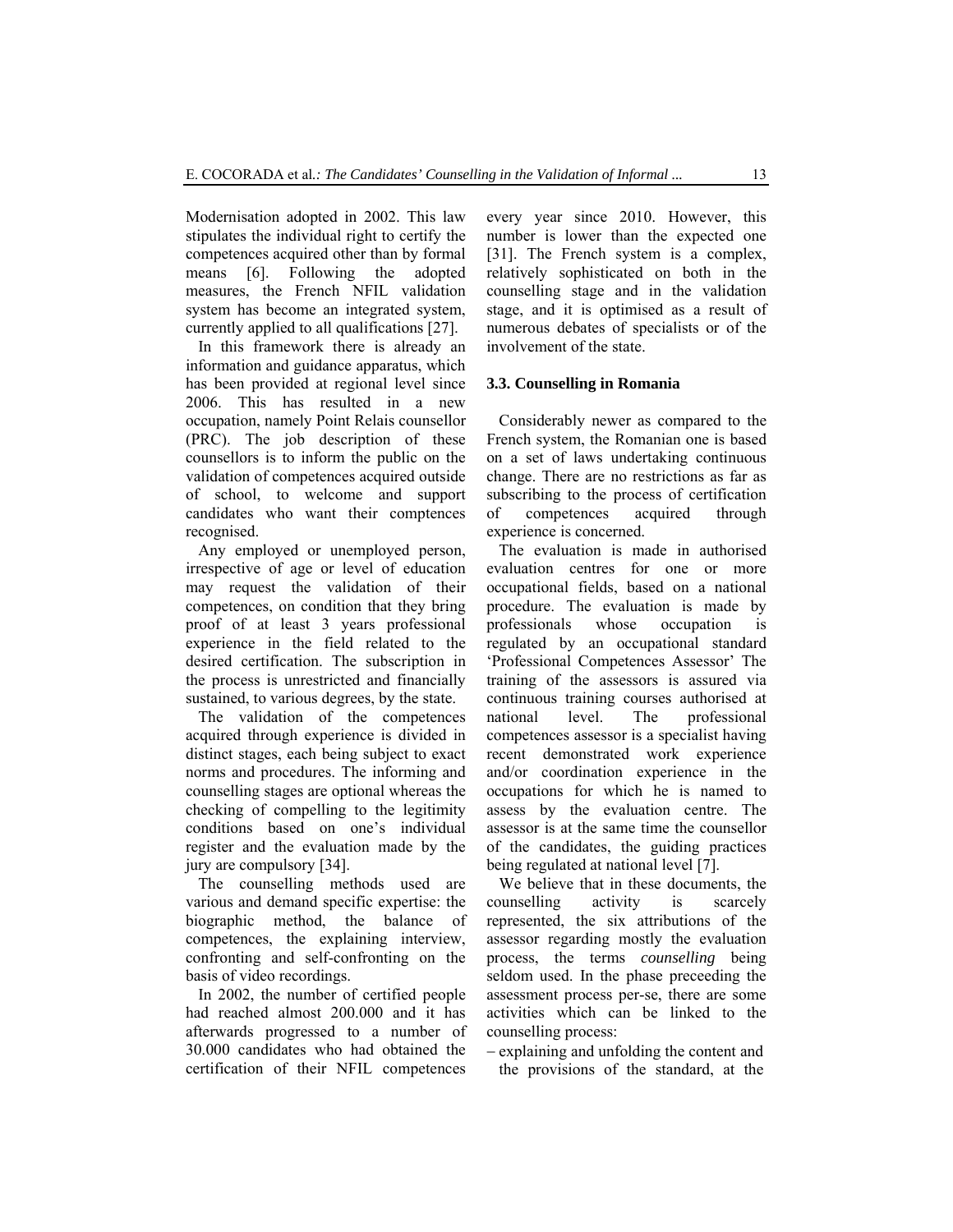candidate's demand; recommending some competence units to be assessed and some evaluation methods which seem fit to the candidate's job;

- − supporting the candidate in analysing his own professional performance as compared to the content of the occupational standard/the professional training standard; the analysis ends with a self-evaluation of competences;
- − presenting the evaluation methods and establishing the schedule of evaluation programme together with the candidate;
- − supporting the candidate in his training for the assessment.

According to analyses made at European level, the authorised CNFPA/ ANC centres have released a total of 30.000 certificates for 150 occupational fields between 2006 and 2010 [18].

As compared to the French system, the Romanian one is much simpler, the counselling activity being scarcely represented and conducted by people who are trained in the occupation for which support is needed. The counselling abilities are trained in a lecture conducted by continuous training specialists. The lecture consists of 80 hours on average, including the training of the assessment competences. The Romanian documents do not mention the role of companies in validating NFIL competences of their employees, and only recent analysis such as *Rapport pour la Confédération Européenne des Syndicats avec le soutien de la Commission Européenne* (2012) mention the role of trade unions in this process.

## **3.4. Counselling in Italy**

Italy currently lacks a national framework of validation of acquisitions, consequently lacking the unique occupational standards. Nevertheless, in recent years regional or university experiences which have defined minimal certification norms at national level are being mentioned. As in Romania, the Italian assessor is an expert in the occupational field where the candidate applies for certification. Some regions use various counselling techniques, there is a guide given to the candidate and a guide given to the counsellor. In some companies, part of the counselling activity is undertaken by the human resources departments that use methods inspired from the French system [35].

#### **3.5. Similarities and Differences**

In Romania, the evaluation process proper is conducted by only one person, certified as an assessor, whereas in France the evaluation is made by a jury, but there is also a procedure describing the steps that the candidate has to make towards certification. Before validation, both systems list the informing, counselling and orienting of the candidates.

In France, the term 'counsellor' is properly defined, while in Romania this term is included in the 'assessor' one. In Romania, the assessor plays multiple parts at a time: counsellor/supporter of the candidate, assessor of the candidate's competences and at the same time assessor (internal or external) of the quality of the evaluation process. In France, the counselling role is played by a professional, other than the assessorsmembers of the jury who certify the candidates' competences. The existence of a counsellor, having a different function than that of the assessor is argumented by the French specialists by the need of conducting a global and neutral analysis of the candidate's activity, type of analysis which would not be accessible to the evaluator [32].

The difference made in France between the work of counsellors and that of assessors avoids tension, conflicts and the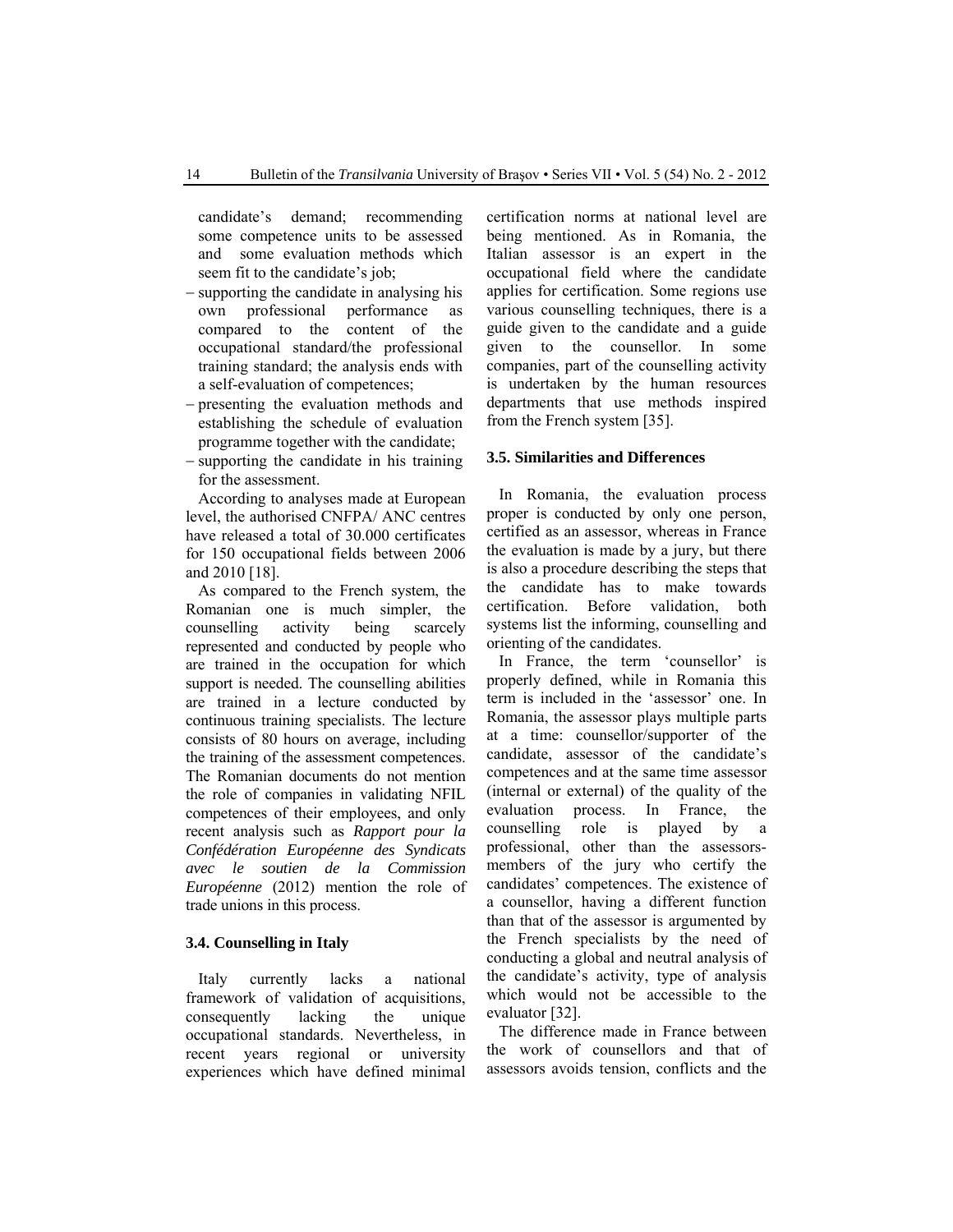overlapping of roles. While the assessor is monopreocupied and the evaluation is unifocused, counselling is varied and multifocused [32].

The methods used by the French counsellors are numerous and request a large time span in order to be applied, but are, according to specialists adequate and necessary to accomplish the final aim.

Some stages and activities of the French system are to be found in the Romanian system as well, but they are only conducted in certified evaluation centres, not by a specialised counsellor but by the assessor, an expert in the occupational field targeted by the candidate. In France, the counselling activities are conducted in VAE information and counselling centres.

As compared to the French system, the Romanian system benefits the evaluationcertification stage, but does not treat counselling in a formal way. The Romanian assessor's guide only scarcely refers to the counselling activity. The conducting of the assessment process by an expert in the field targeted by the candidate allows proper information of the candidate on the evaluation-certification process, but the counselling process of the candidate would request specific competences which are not mentioned in official documents. Considering the variety of professional backgrounds and the life experiences of every candidate, the intervention of a counselling specialist seems necessary.

The need of a professional counsellor is also argumented by the effects of the counselling activity on the candidate's personality: self-recognition of one's NFIL competences [10], stimulation of the learning process on the self, increasing the learning motivation and the belief that the candidate can control the events in his life [22].

These brief comparisons highlight the absence of homogeneity in the practise of counselling candidates at European level, as well as the existence of different quality levels, having varied effects on the validation and upon the candidates to NFIL certification.

#### **4. Towards Complementing the Counselling Methods**

Although in some countries the system of certification of competences acquired outside formal education is stable, we could state that the social innovation process continues, aiming to obtain a large area of convergence at European level. To test some new counselling frames is part of this process of enlarging the convergence of national systems and of their transparency.

#### **4.1. The scheme of a Counselling Frame**

In order to make up for some inconveniences resulting from the absence of counselling competences of the assessors who are specialists in a certain occupational field (as is the case for Romania) or in order to involve the employers and the trade unions to a greater extent (a need present in all analysed systems), the ADDAF project has implemented a counselling frame in the companies in Romania, Italy and Spain (the latter not included in our analyses).

The counselling conducted within the company ensures the employees easier access to the validation of the acquired compentences in an informal and nonformal manner and facilitates the learning of the self [18]. In the counselling which is conducted in the human resources departments of companies methods such as one's life history, the competence balance, the Vermesch interview could be used, for they are methods easily accessible to the people who work in such departments.

The history of one's life, which favours biographic learning, plays an identification part of one's NFIL competences [20], but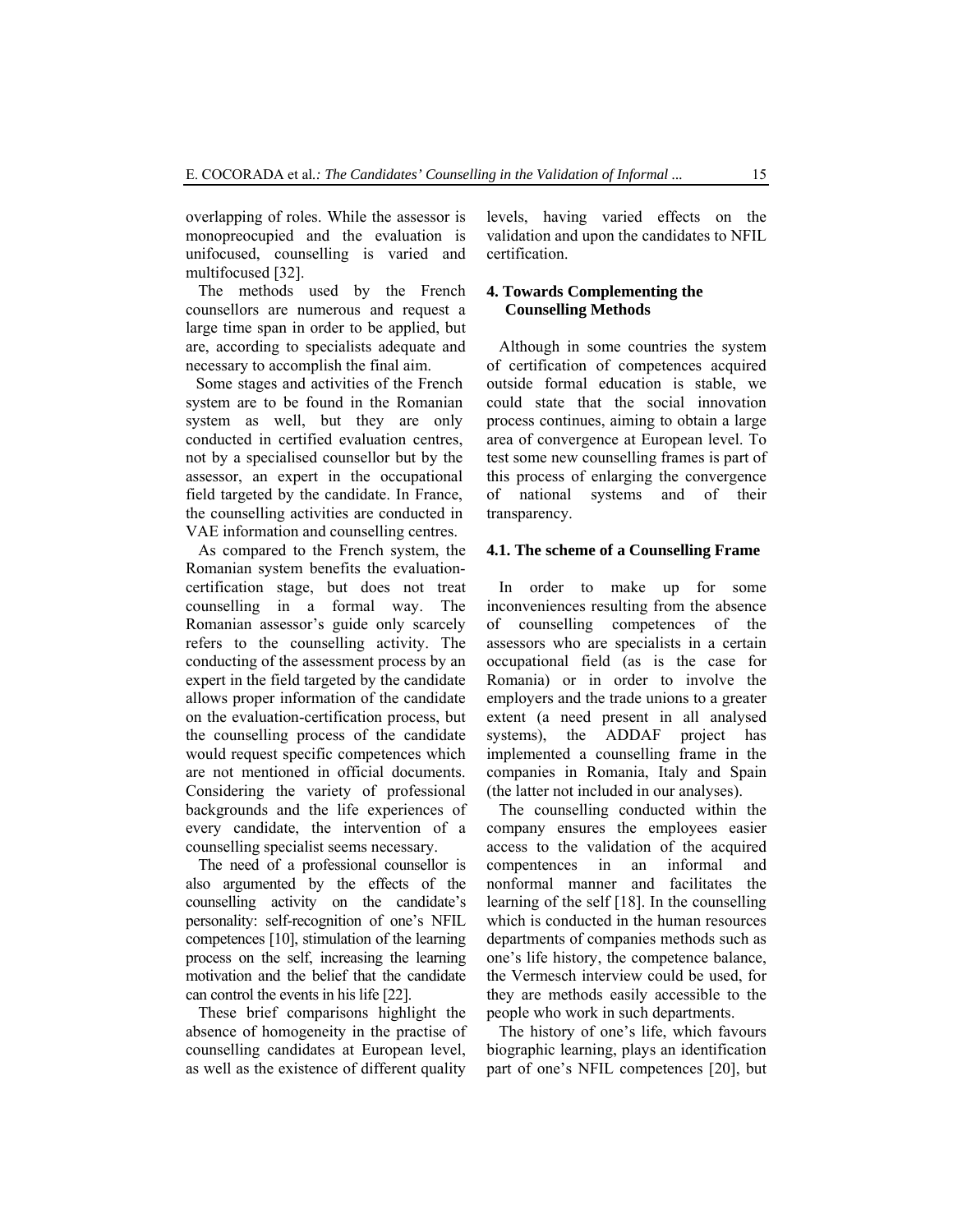also increases tolerance towards frustration and the candidates' chances to succeed [8], [22], [27].

'Bilan de competences', more used in France, is a tool for guidance, helping the candidate to conduct self-assessment and build a new professional or training perspective [21],[30]. The method requires the mastering of a variety of techniques (psychometric tests, personality and docimologic tests, interview, document analysis etc) and has certain formative effects on applicants. At the same time the competence balance constitutes a way of coding tacit knowledge favouring the contruction of one's personal register [35].

Introduced by Vermersch, the explaining interview is based on the existence of implicit, tacit knowledge that can be explained. The technique requires the verbalisation of a certain experience, aiming to identify knowledge, procedures, errors, to show one person her working style, to help her get organised and conceptualise her experience [37].

The counselling made inside a company would enable access to a wide variety of instruments: referential, interview guides, bioscopy, self-evaluation sheet, evaluation methods sheet, the counselling evaluation activity calendar, the individual register, the simple and cross-reference selfconfrontation based on video recordings, and synthesis reports. We suppose that the use of these instruments would favour the functions of counselling, synthetised in ensuring easier and safer access to the certification of competences.

# **4.2.The Perception of some Complementary Counselling Ways in Romania**

In order to answer the second question of our study, we have conducted 5 interviews using a semi-structured guide. All people took part at the local conference (Brasov,

2012) of dissemination of the previously sketched counselling frame. The interview guide consists of 10 questions grouped under three topics: advantages and inconveniences of validating experience in Romania, the subjective perception of the guiding device proposed and the estimation of the counselling frame's chances to succeed in Romanian companies.

The participants were three women and two men, of an average age around 40, who work in human resources (2) midlevel education (1), probation service (1), adult training (1). The analysis technique was the cathegorial content analysis and the results shall be grouped according to the topics followed.

As far as the advantages and inconveniences of validating the competences acquired through experience, the interview participants state that the system should be encouraged. According to the interviewed people, validation can be useful to various categories of individuals, young and adults, disadvantaged categories (named as such in the EU documentation), but other people as well *'here (in Romania) the validation of competences acquired as a result of experience could prove to be useful to the people who have lost their jobs as a result of the bankruptcy of various companies in the last decade...I'm thinking of 45-50 year old people who have a university degree which proves to be useless, but I'm also referring to people who never had a university degree or type of certification for various reasons'(AB)*.

NFIL validation is efficient for other disadvantaged categories, for example people who are imprisoned or under strict surveillance. Obtaining a certification would ne a good way of favouring their social reintegration '*I work with people who have a poor educational background and for whom it is very difficult to find a job*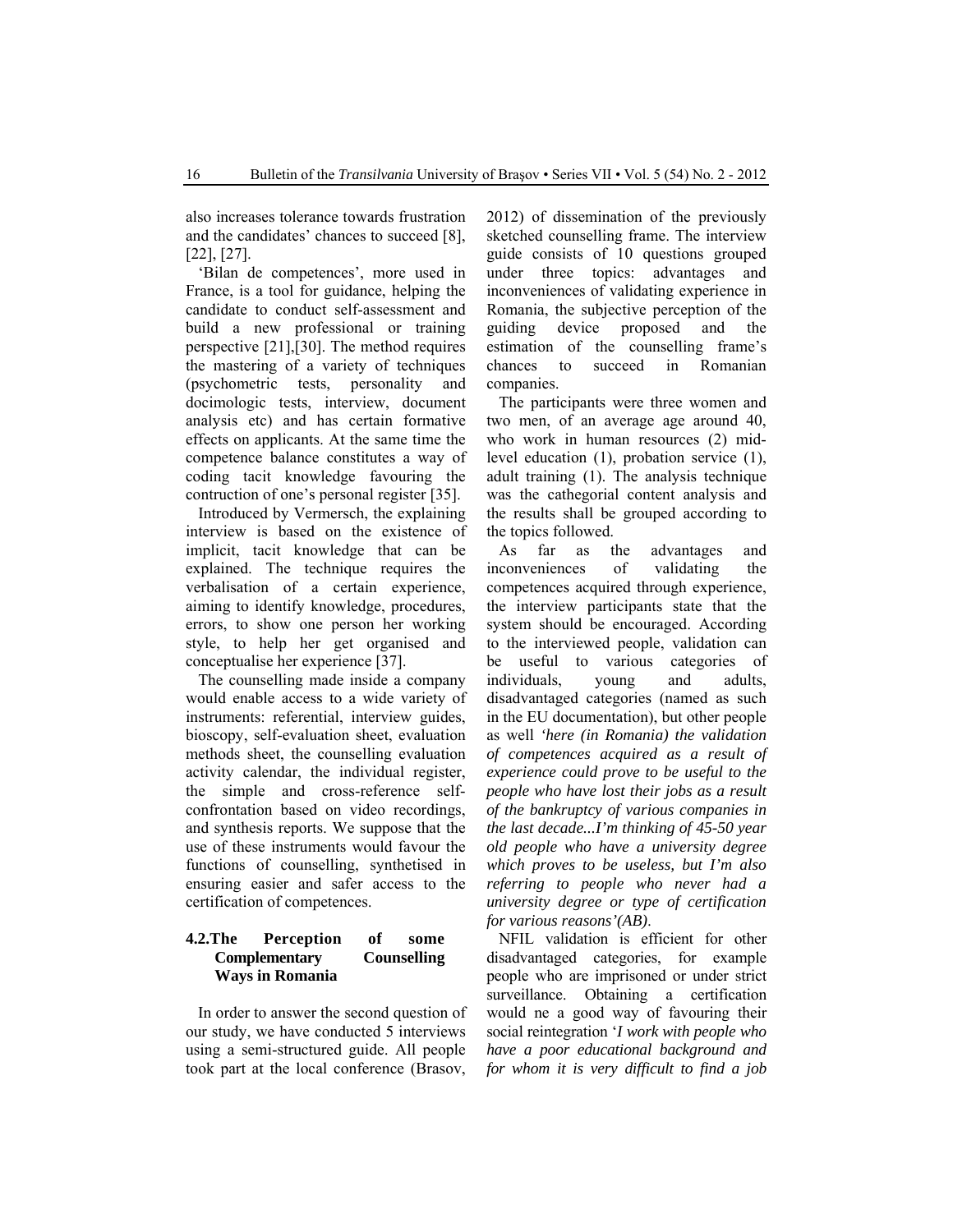*after liberation (from prison). Such a system would work to their advantage (CT).* The system would also be useful for pupils or students *'it would benefit the certification of some competences that pupils or...why not...students have acquired as a result of volunteering I guess (AS).*

As far as validation disadvantages are concerned, the participants have highlighted the financial costs and the time resources, and the need of specialists in this type of counselling. The fear of the unknown is seen as a negative aspect in some companies, particularly in small ones. Here is the statement of one participant: *'we are currently undergoing a time of crysis and changes...I think companies are not that interested in validating experience. Some would lose their employees, whom they have supported in obtaining the certification...but they could condition the resignation.... the employee should be able to resign if he wanted, but after a certain period of time agreed upon by both parties (AMR).*

All participants have highlighted the fact that the certification of competences is useful not only for the employee but for the employer as well, but positive feedback cannot be generalised.

Concerning the implementation of a counselling frame in the human resources department, the participants underlined the fact that it would be easier to implement in multinational companies. Irrespective of the company, the implementation would depend on its internal structure, resources, motivation and the managers' degree of accepting new techniques. The absence of a formal frame would be a drawback for the state companies, although there are similar practices everywhere that could be transferred or adapted. '*Any company evaluates the competences of its employees, even from the selection stage.* 

*There is also periodic evaluation undertaken by the human resources department or by direct superiors....' (SL)*.

Participants have also expressed certain doubts regarding the reproductibility of the counselling frame, estimating little success: companies are not motivated, they do not know the system benefits, some encounter financial difficulties or lack labour market or counselling specialitsts. One of the participants pointed out, nevertheless, that many occupational trainers could extend their competences towards counselling '*we do have the trainers....a few thousands in Romania, maybe. I think that some of them would like to try a professional shift, they would have the advantage of knowing the occupation and gaining new competences only in counselling...for the ones who graduated from the faculty of psychology, dual training would be far more accesible'(AB)*.

Going deeper into the problems, the interviewed people were asked to suggest methods and instruments which could be used in the human resources departments for supporting the employees in the validation of NFIL. The answers have shown that all described and analysed methods (life history, bioscopy, balance of competences, explanation interview) are applicable and useful on condition that there be competent people, financial resources and the favourable involvement of the company.

#### **5. Conclusions**

The described investigation was projected around two questions concerning the strong and weak points of counselling related to the NFIL validation process and the Romanian perception of a counselling framework implemented in the human resource management desks within companies.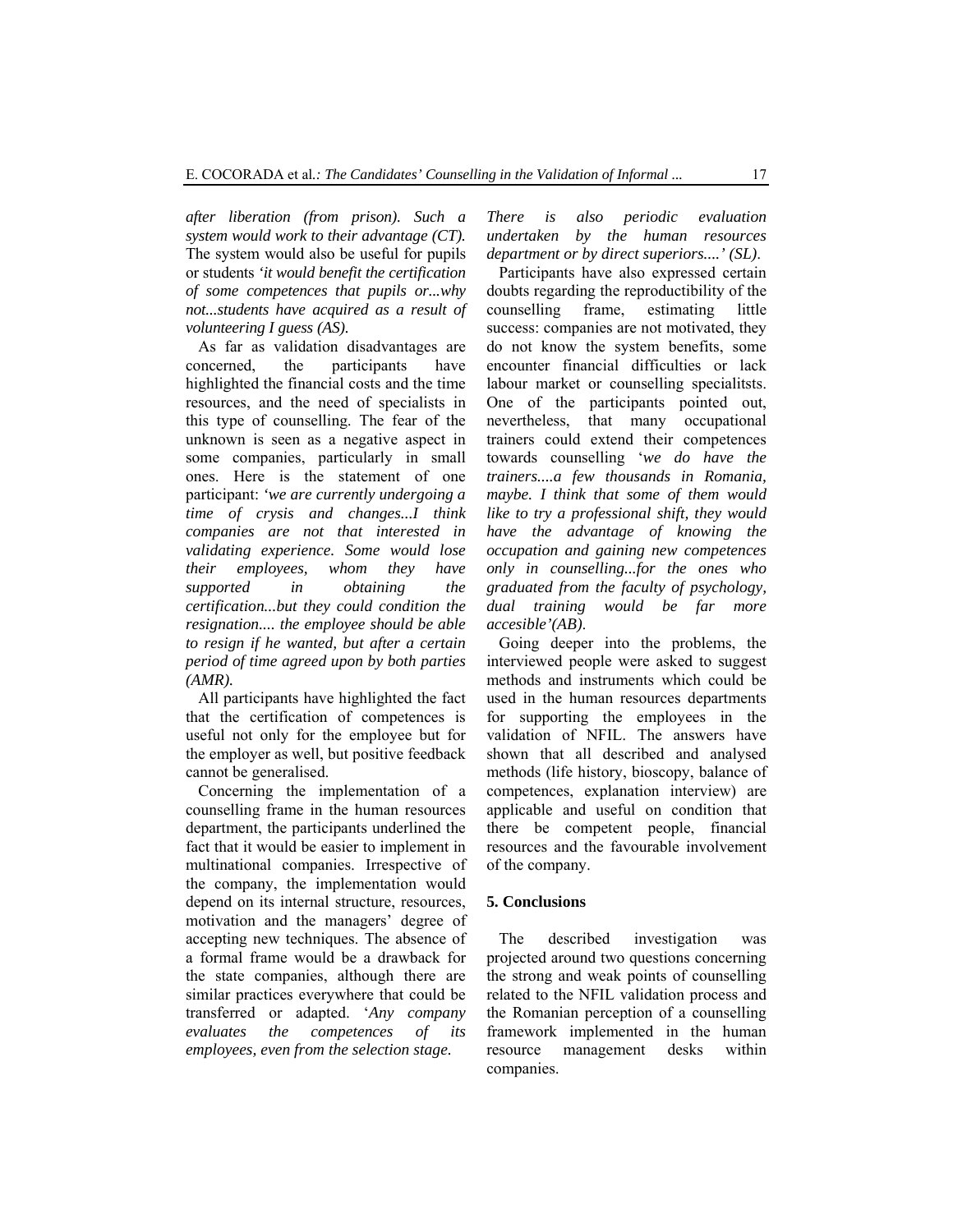The analysis of the NFIL validation systems in the three chosen countries. focused on the counselling process has shown that there are some effective practices although the qualitative levels are different. The counselling services offered to the candidates are situated in a polar manner: from extended services, offered by professionals in specialised centres (France) to situations where the expert assessor is a counsellor at the same time, without being trained for such a complex position (Romania). In Italy, where available, the counselling services seem to be more effective, having objectives, methods and instruments which resemble the ones in the French system. Unfortunately, counselling services in Italy are isolated and the practices are far from being standardised and generalised at a national level.

The comparison has highlighted the absence, at European level of homogenous procedures and norms in the candidates' counselling practice.

The counselling framework suggested for the human resources departments is based on common functions, methods and instruments, adaptable to the candidates. The counselling of candidates through the companies' human resources departments is perceived as positive but not lacking obstacles according to the interviewed subjects. Successful validation has economic, educational, social and personal benefits, helping the candidate to integrate the validation of experience in his professional evolution and self-knowledge in personal development, therefore articulating work, training, validation and self-development in a unique, significant logical system of reasoning.

Carrying out the counselling activity in the human resources departments of the company would benefit both the employees and the company. The role of the company can become complementary to the role of evaluation-certification played by accredited evaluation centres. The involvement of more social actors, favouring of the employee and of the company alike are appreciated as attainable objectives via the new counselling framework. The actiontraining conducted within the company and the evaluation-certification, internal or external become complementary ways of maximising learning through experience. Such framework enables collective negociation of employers and employees in order to integrate NFIL validation in a more secure professional route.

The implementation of such a counselling framework would help the employed people but would not benefit the unemployed. Even amongst the employees, the less motivated ones, the ones with poor writing skills would benefit less from these opportunities. It is possible that, via the use of such modalities the gaps and inequalities of access towards certification enlarge between the employed and the unemployed, favouring the people who already have a certification.

The advantages would be more secure if the organisations encouraged counselling and certification unconditionally. It is possible for the employers not to encourage the system, lest they should lose their employees, or lest there should be any problems if the counselling was to be made during working hours.

In this complex process, the companies need to keep balance between their legitimate interests and the interests of employees as a group or as individuals. Should this be done, the validation process, sustained by proper counselling would subscribe to the direction indicated by the European Union - towards the learning society.

#### **Acknowledgment**

This article is supported by the project *Au de la de l'apprentissage forme*l (ADDAF), project LLP-LDV/TOI/10/IT/499.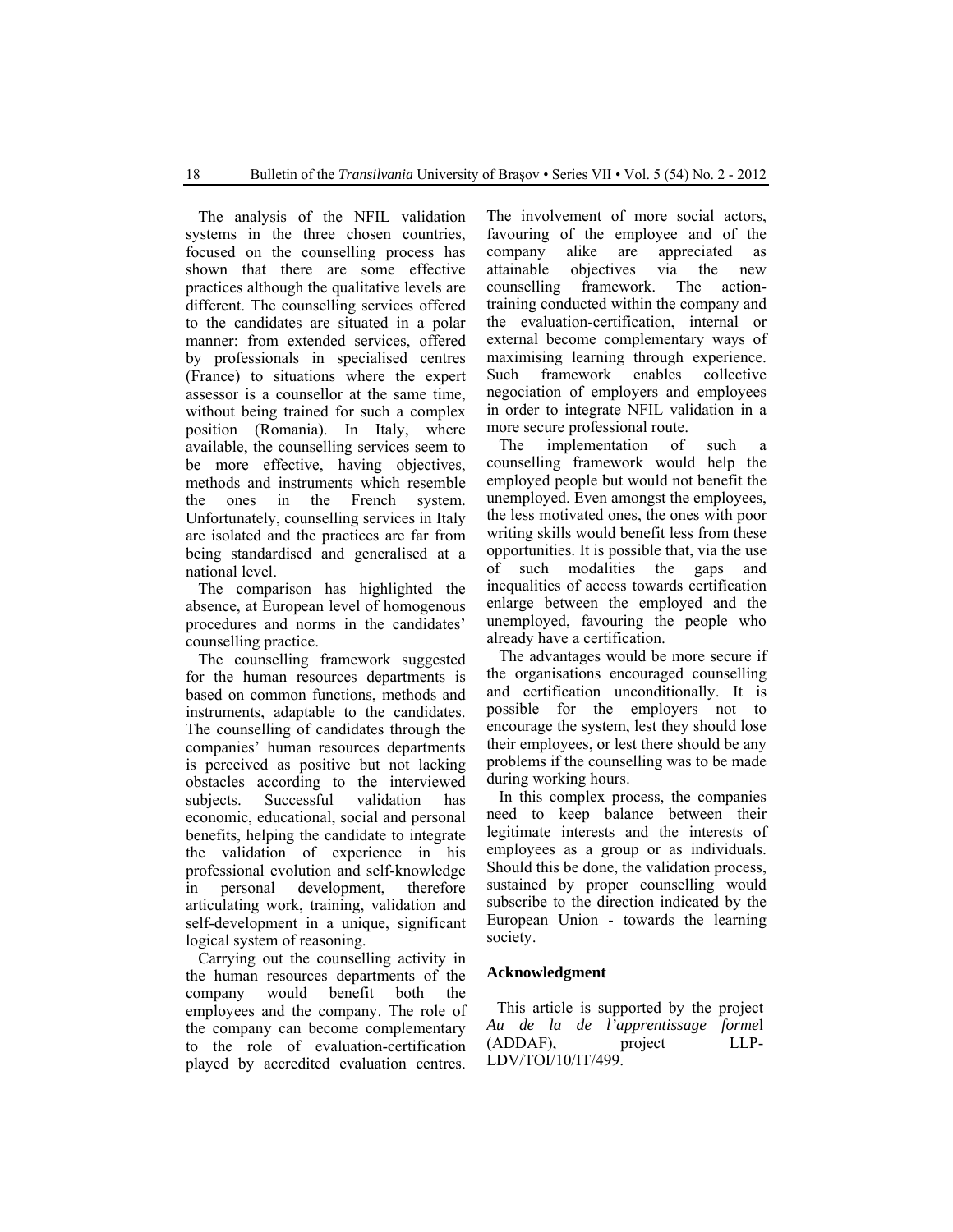Other information may be obtained from the address**:** elena.cocorada@unitbv.ro

#### **References**

- 1. CEDEFOP: *Terminology of European education and training policy: a selection of 100 key terms.*  Luxembourg: Publications Office, 2008.
- 2. CEDEFOP: *Learning while working, Success stories on workplace learning in Europe*. Luxembourg: Publications Office of the European Union, 2011.
- 3. European Commission and the Council of Europe in the field of youth (2011). *Pathways 2.0 towards recognition of non-formal learning/ education and of youth work in Europe.*
- 4. European Commission: *Proposal for a council recommendation on the validation of non-formal and informal learning*. Brussels, 2012.
- 5. OCDE: *Lifelong Learning for All*. Paris. 1996.
- 6. OCDE: *Lifelong Learning, Policy Brief.* Paris. 2004
- 7. \*\*\* OM nr. 4543/468 din 23 august 2004 pentru aprobarea Procedurii de evaluare şi certificare a competenţelor profesionale obţinute pe alte căi decât cele formale
- 8. Alheit, P., Dausien, B. : *Processus de formation et apprentissage tout au long de la vie: Travail biographique, construction de soi et formation*. In : L'Orientation Scolaire et Professionnelle, 2005, 34(1), p.57-83.
- 9. Ancori, B., Bureth, A. Cohendet, P. : *Managing knowledge in organisations: An integrative framework and review of emerging themes*. In: Management Science 2003, 49, 4, p.571-582.
- 10. Bataille, O. : *L'auto reconnaissance des apprentissages informels*. Thèse de doctorat. Sous la direction de Philippe Carré. Paris-Nanterre, 2005.
- 11. Bouy, I. : *Information conseil en VAE: une pratique d'orientation professionnelle*. In: Informer, conseiller, suivre : comment les régions sécurisent les parcours VAE ? Journées d'information et d'échanges de pratiques pour les Conseils régionaux., 2012.
- 12. Bryony, H., Ruth, D.C.: *Competences for Learning to Learn and Active Citizenship: Different currencies or two sides of the same coin*? In: European Journal of Education 2010, 45, 1, p.121–137.
- 13. Bulgarelli, A., Clark, G., coord. **(**2009). *Lignes directrices européennes des acquis non formel, informel, formel pour la validation non formels et informels*. Luxembourg: Office des publications de l'Union européenne.
- 14. Carré, Ph., Caspar, P.: *Traité des sciences et des techniques de la formation*. Paris. Dunod, 2004.
- 15. Cavaco, C. : *De la reconnaissance des acquis à la certification: la complexité et les instruments d'évaluation*. In : Actes du 20e colloque de l'ADMEE*-*Europe*,* Université de Genève 2008 [https://plone.unige.ch/ sites/ admee]
- 16. Colardyn, D., Bjornavold, J.: *Validation of Formal, Non-Formal and Informal Learning: policy and practices in EU Member States*. In: European Journal of Education 2004, 39, 1, p.69–89.
- 17. Colardyn, D., Gordon, J.: *Lifelong learning for all: Lisbon strategies in the global contex*t. In: European Journal of Education 2005, 40, 3, p.238-349.
- 18. Damesin, R., Fayolle, J., Fleury, N.: *Acteurs, pratiques et défis de la NFIL et de sa validation en Europe (NFIL: Non Formal and Informal Learning ; Formation Non Formelle et Informelle)*. Rapport pour la Confédération Européenne des Syndicats avec le soutien de la Commission Européenne, 2012.